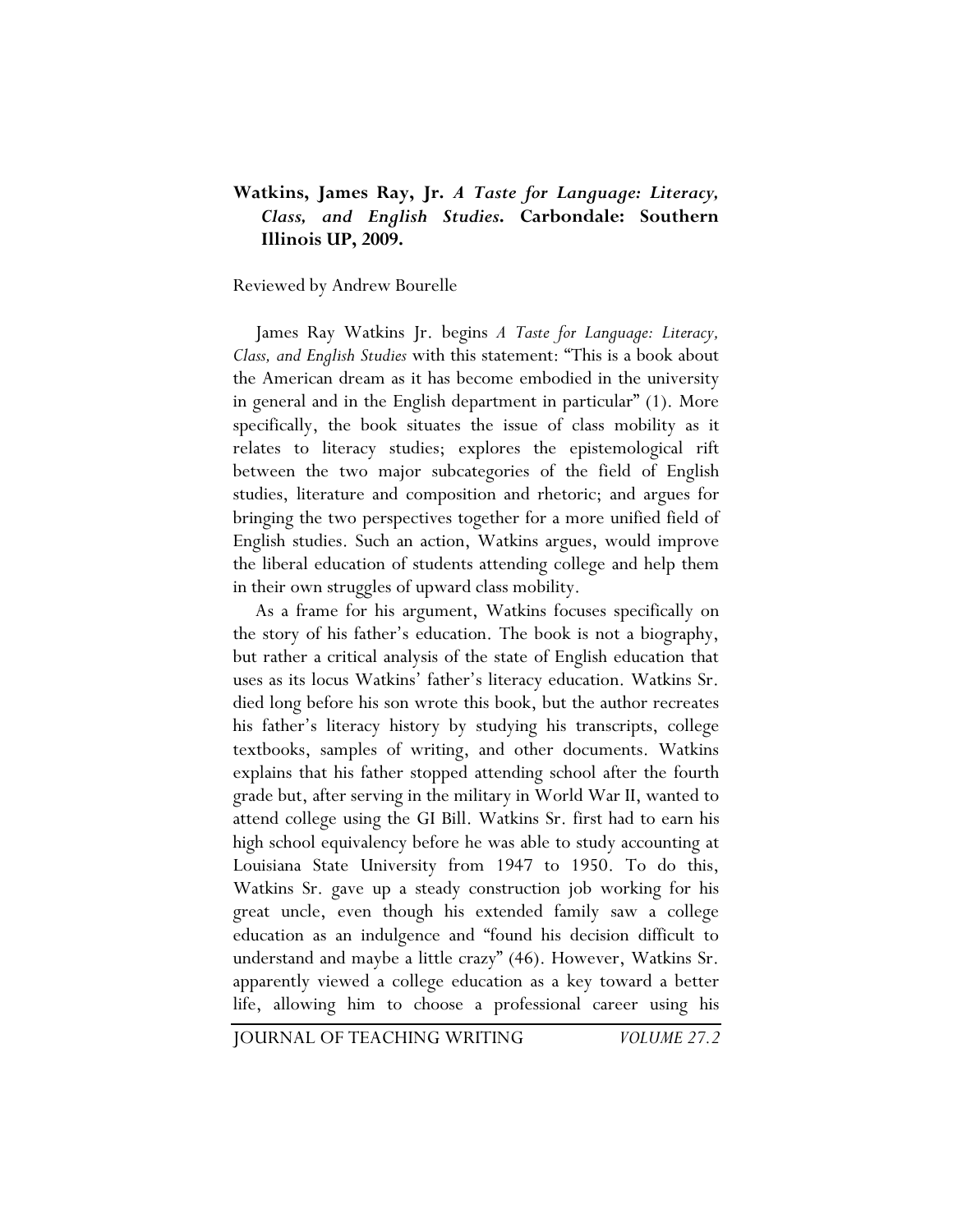intellectual abilities rather than leading a life of physical labor. "In one way," Watkins says, "his life was uneventful and modest in its accomplishments; in another way, it was extraordinary. He began his life as the son of a tenant farmer and ended it as an established professional" (39). The meritocratic "American dream" quality of Watkins' story does not end there. Because of the ascension of Watkins Sr. to a middle-class professional status, his children were given a role model for pursuing academic study that wasn't focused on career goals. Watkins' father taught his children that "education was an open-ended, potentially transformative search for knowledge" and that it could have an economic purpose, as it did for him, but could also have "social and personal implications well beyond the monetary" (41). "Given the poverty he knew as a child," Watkins says, "it might seem unlikely that a man like my father so strongly encouraged me to read without restriction and later so fully endorsed my outwardly impractical choice of an undergraduate major in English" (41).

In making such an endorsement, however, Watkins and his father conclude a two-generation, collaborative achievement of the American dream. Watkins' father benefited economically from education, since it provided a foundation so his children could benefit culturally and aesthetically (not just monetarily) from college. In other words, they could receive an education for the sake of learning. By showing this two-generation change in socioeconomic class, Watkins says that "class cannot be reduced to finances, and the class mobility traditionally sought through education is more than a struggle for a better job" (7).

In discussing class and class struggle, Watkins uses Pierre Bourdieu's concept of cultural capital, adopting what Bourdieu calls "the popular ethos" and "the formalist aesthetic" as a new way of viewing English studies (5). The field of composition and rhetoric, he argues, has long been associated with the popular ethos that views "language as a transparent medium for thought, a means to the larger social good of effective and honest communications" (5). Literary studies, on the other hand, focuses on the formalist aesthetic, which "defines language as a translucent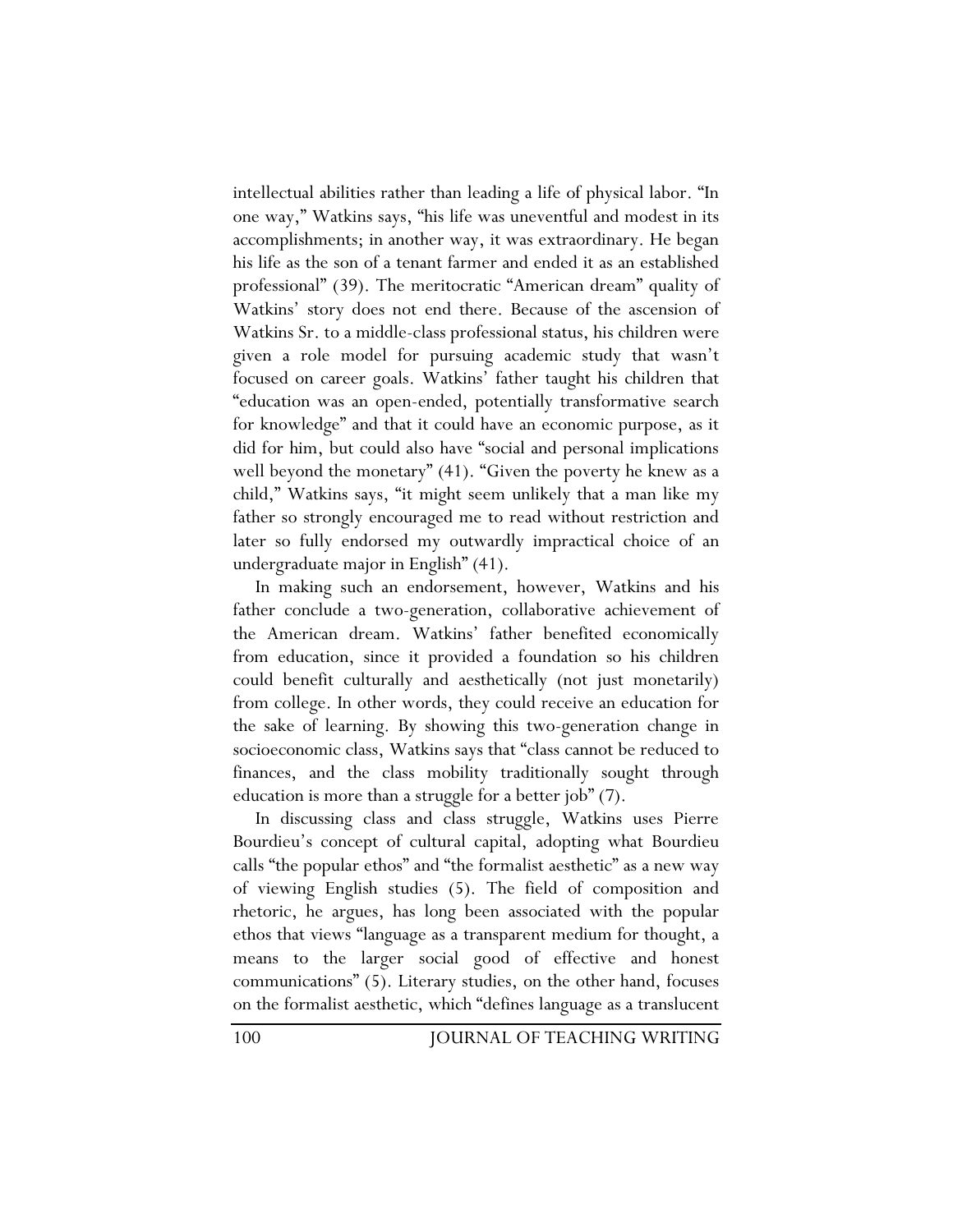medium for creative expression" (5). The popular ethos, in other words, focuses on clear writing, consideration of audience, and public discourse. The formalist aesthetic focuses on creativity and beauty in writing. The opposition of ethos versus aesthetics then is a binary of communicative efficacy versus art. Watkins argues that English studies "embraces two different traditions of writing . . . each with distinct, if not contradictory, intellectual and pedagogical pedigrees" (4).

In modern universities, aesthetics is privileged over ethos, demonstrated by the institutional hierarchy of English departments. First-year composition is frequently taught by nontenure-track instructors, adjuncts, or graduate students, while literature classes are usually reserved for tenured and tenure-track faculty. This privileging seems counterintuitive, Watkins explains. Literary studies might have had a higher academic status during the twentieth century, but composition lay at the heart of the country's educational goals, "particularly as they related to the personal and social transformations associated with widespread class mobility" (58-59).

The current system of higher education seems to represent an institutional decision that all students must take the practical, or vocational, composition classes and receive language education from the popular ethos perspective, but only English majors need to study language in terms of aesthetics. Watkins argues against this existing structure, explaining that he recognizes the importance of teaching ethos in composition courses, but not–or at least not completely–at the expense of aesthetics. He uses his father's story to make this point: Watkins Sr. benefited greatly from an education in ethos. In his job as an accountant, he sometimes had to write memos or letters, and he did so with clarity and grammatical precision. Watkins says, "A popular ethos . . . rather than a formalist aesthetic anchored his sensibilities" (77). However, his undergraduate curriculum also included classes in fiction, poetry, and drama. Exposure to these more aesthetic forms of writing did not inspire any sort of love of the beauty of language; Watkins says he can't recall seeing his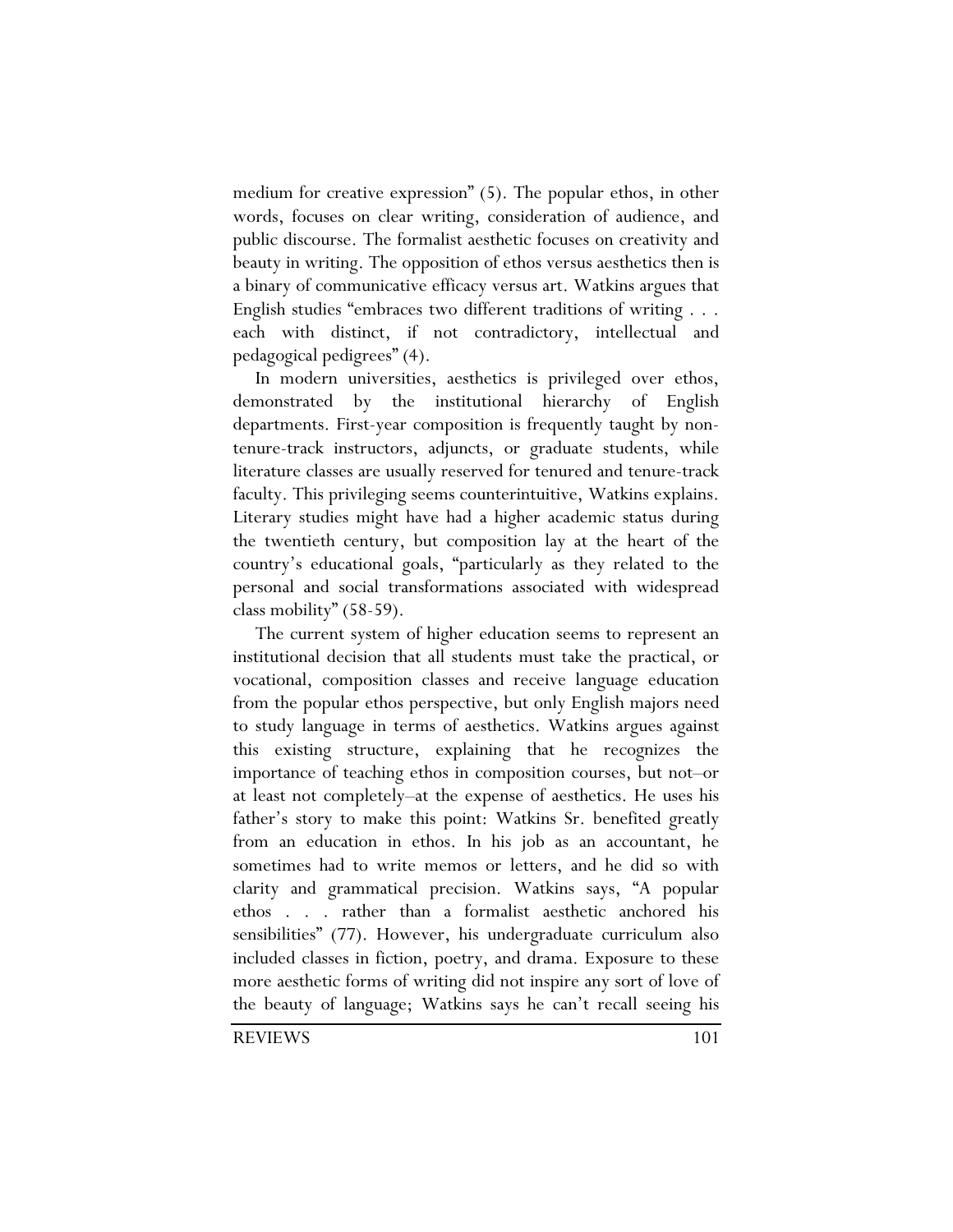father read for pleasure. Still, the exposure must have had an impact, Watkins speculates, because of his father's view of education and literacy as being more important than simply means to an economic end. "[W]hile he saw his own educational goals as primarily vocational, he had broader aspirations for his children's education," Watkins says. "If he went to college to become middle-class by learning ways and means of a profession, his children would go for the transformative reasons associated with the liberal arts generally and with the study of literature specifically" (49-50). Therefore, even though the classes in formalist aesthetics that Watkins Sr. took seemingly had no direct impact on his own life or career, they planted a seed that bore fruit for his children. "My father understood that moving out of the working class could mean taking on a new way of understanding the world, a way of living that nonetheless remained just out of reach," Watkins says. "When he implored me to read, and later to go to college, in other words, he was asking me to do more than earn a degree; he was inviting me to take the next step in a transformation of life and self that he had begun many years earlier" (42). Watkins claims that a problem exists in modern universities, which don't allow for the types of transformation that Watkins and his father collaboratively experienced. With the divide between the popular ethos of composition and the formalist aesthetic of literary studies, students might not gain the same transformative power from an undergraduate degree as Watkins Sr. did.

Watkins' revisionist history of English studies through a cultural capital lens is certainly an interesting perspective, and I believe his argument has merit. Students often attend college so that they can get a good job. On the other hand, teachers, especially in English studies, often teach in order to help students become educated thinkers, intelligent citizens who are better served in life regardless of their careers. This disparity of interests does not have to mean one is right and the other is wrong. As Watkins says, educators cannot ignore the vocational needs of their students to learn, to be better communicators in order to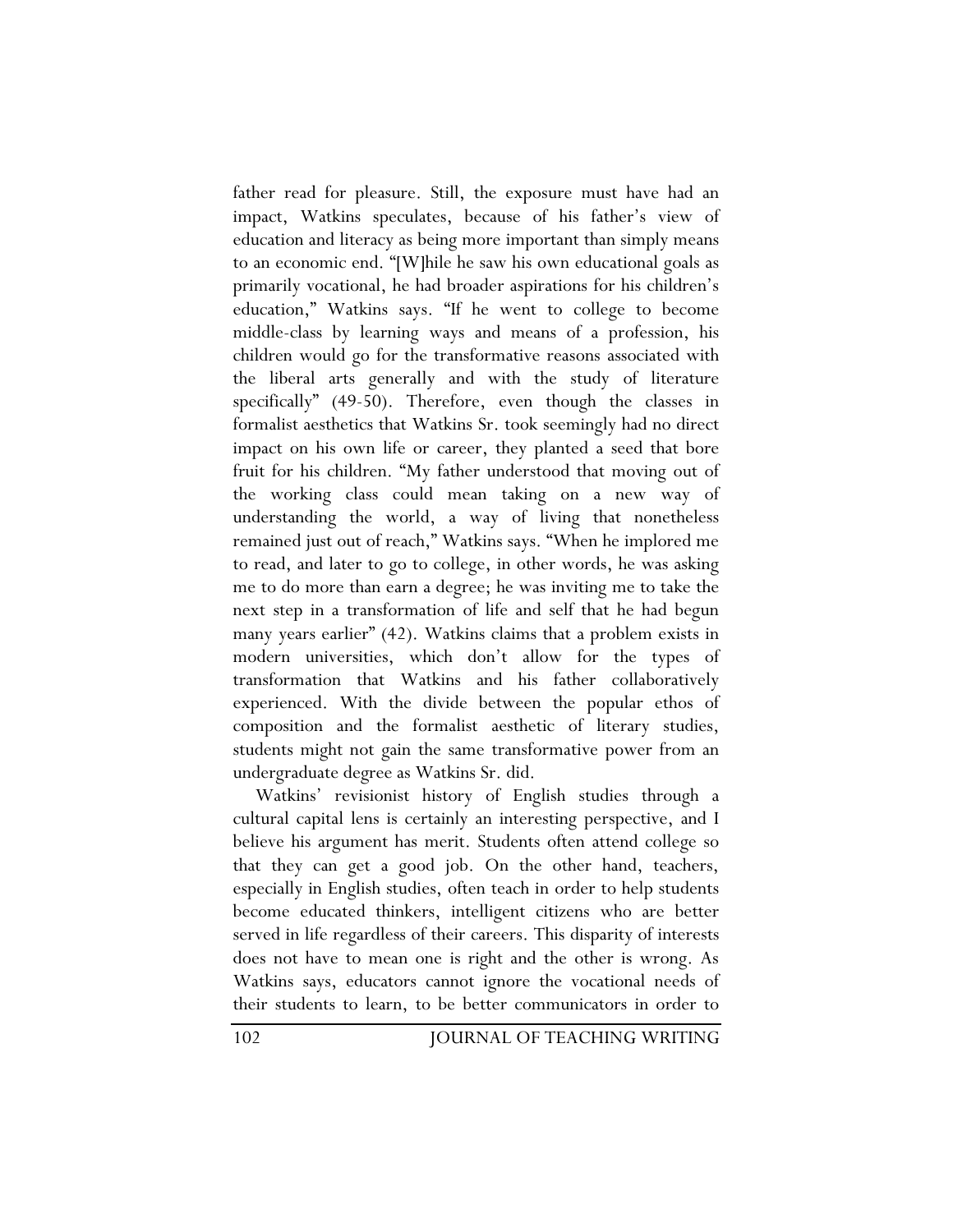attain well-paying jobs. But there is more to education than simply receiving a piece of paper that might open up a career. Watkins argues–and I agree–that both teachers of popular ethos (composition instructors) and of the formalist aesthetic (literary studies teachers) should actively strive to teach from the other epistemology as well. "On the one hand," Watkins says, "a college degree would get one a better paying, less physically dependant job and so a better life; on the other, it would transform one into a critical thinker, a refined, articulate, and independent citizen" (121). I agree with Watkins that such an achievement is an important goal for educators to strive for.

Some of Watkins' suggestions would mean sweeping reforms for the reconstruction of English departments, while others are more practical activities teachers can attempt in the classroom. An example of a major reform is his argument that English departments need to equalize the "two-tiered system of a few well-paid and independent literary teachers and researchers working side-by-side with poorly compensated part-time composition teachers" (163). This is a reform that could be as important to the future of literature studies as to composition, Watkins argues. Given the growing field of composition–and the perceived benefit to the general population of ethos over aesthetics–literary studies could find its privileged role in English repositioned at the bottom of the hierarchy. As Watkins says, "There are no theoretical limits to the use of adjunct labor– indeed, we could as easily imagine specialists in ethos becoming the haves and aesthetics delegated to part-timers" (163).

On a more practical level, Watkins makes suggestions that teachers or departments can adopt in order to make smaller, but important, strides toward increasing the overlap between popular ethos and the formalist aesthetic, including assignments and proposed classes. One example is his suggestion that an advanced writing class be created where students would study the relationship between the popular ethos and formalist aesthetic.

I didn't particularly find the suggestions for change as important to the book's overall effect as the identification of the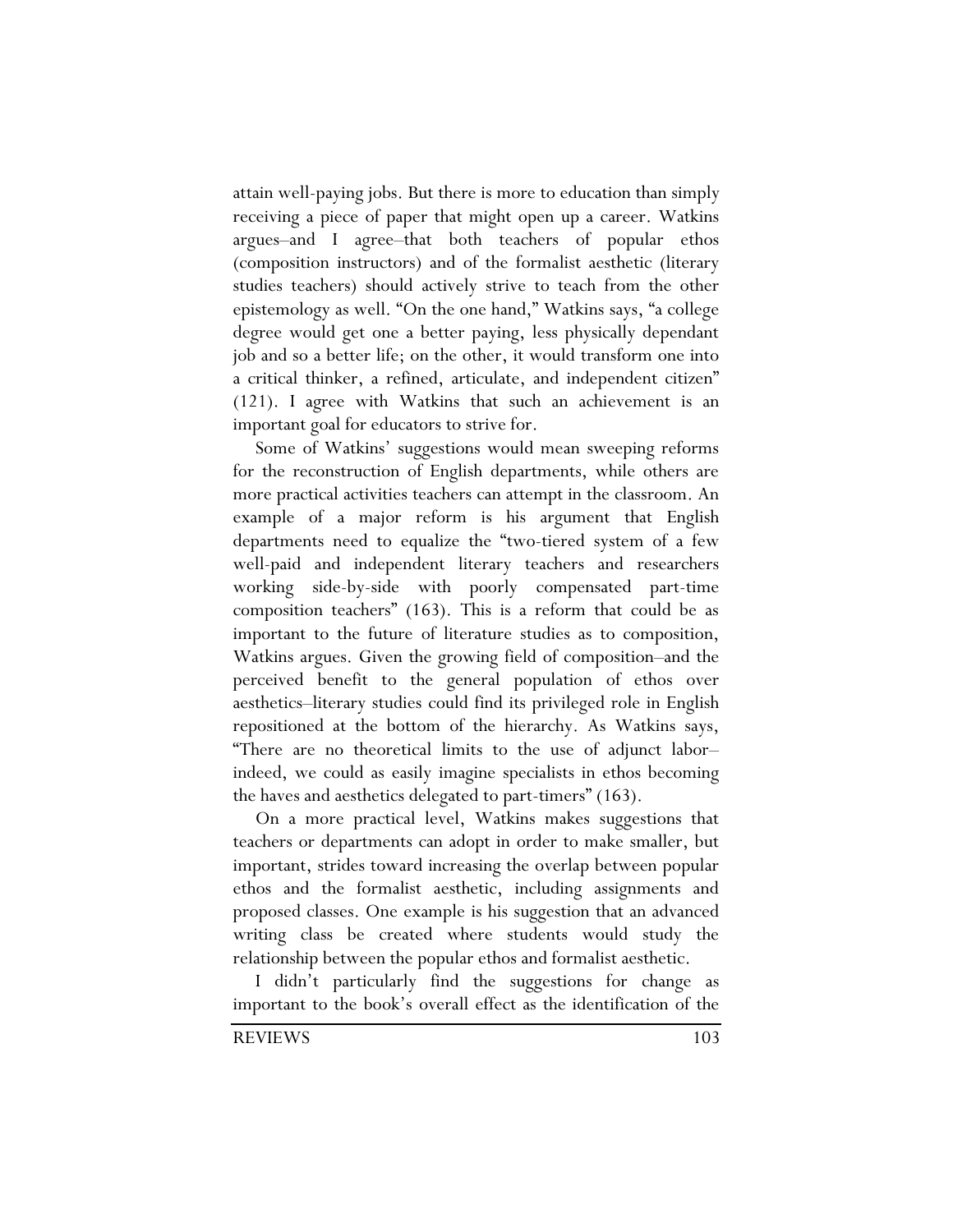problem. If Watkins is able to open teachers and administrators' eyes to the problems he identifies, that will be accomplishment enough–and educators can then find their own ways to overcome the problems created by the divide in English studies.

The largest weakness in *A Taste for Language* is in what I see as a reductive portrayal of the field of composition studies. Watkins admits that the two epistemologies can overlap, with first-year composition students sometimes "held to quite high formal and aesthetic standards" and students who are "asked to adhere to the strictest ethos of communication" in their literature assignments (5). However, I don't feel he paints a complete enough portrait of the field of composition to justify his emphasis on vocational writing. Composition today is a far more complex field than what the book leads us to believe, with varying and conflicting pedagogies. Today's instructors certainly focus on communication, clarity, and other aspects of Bourdieu's popular ethos. However, depending upon the school and the teacher, I believe instructors likely emphasize the formalist aesthetic at least to some degree. The two schools of thought are likely not given equal attention–nor should they be–but to say composition teachers only teach the popular ethos of language and literature teachers focus only on the formalist aesthetic seems overly simplistic. I, for one, teach both composition and literature courses, and I hope that the epistemologies overlap in my pedagogy.

This is not to say that Watkins' argument has no merit. I think it's particularly important for teachers to be aware of these divides between literature and composition and the epistemologies they are grounded in. Watkins' revisionist history of English studies provides an interesting new lens through which we can view our profession. However, Watkins seems to skim over an important part of this history: *his* story. He claims that he, as well as his father, was an important part of this two-generation, collaborative class ascension, but the focus of his analysis is almost exclusively about his father's education. He gives readers very little about his own. In failing to give readers details about his own education, he